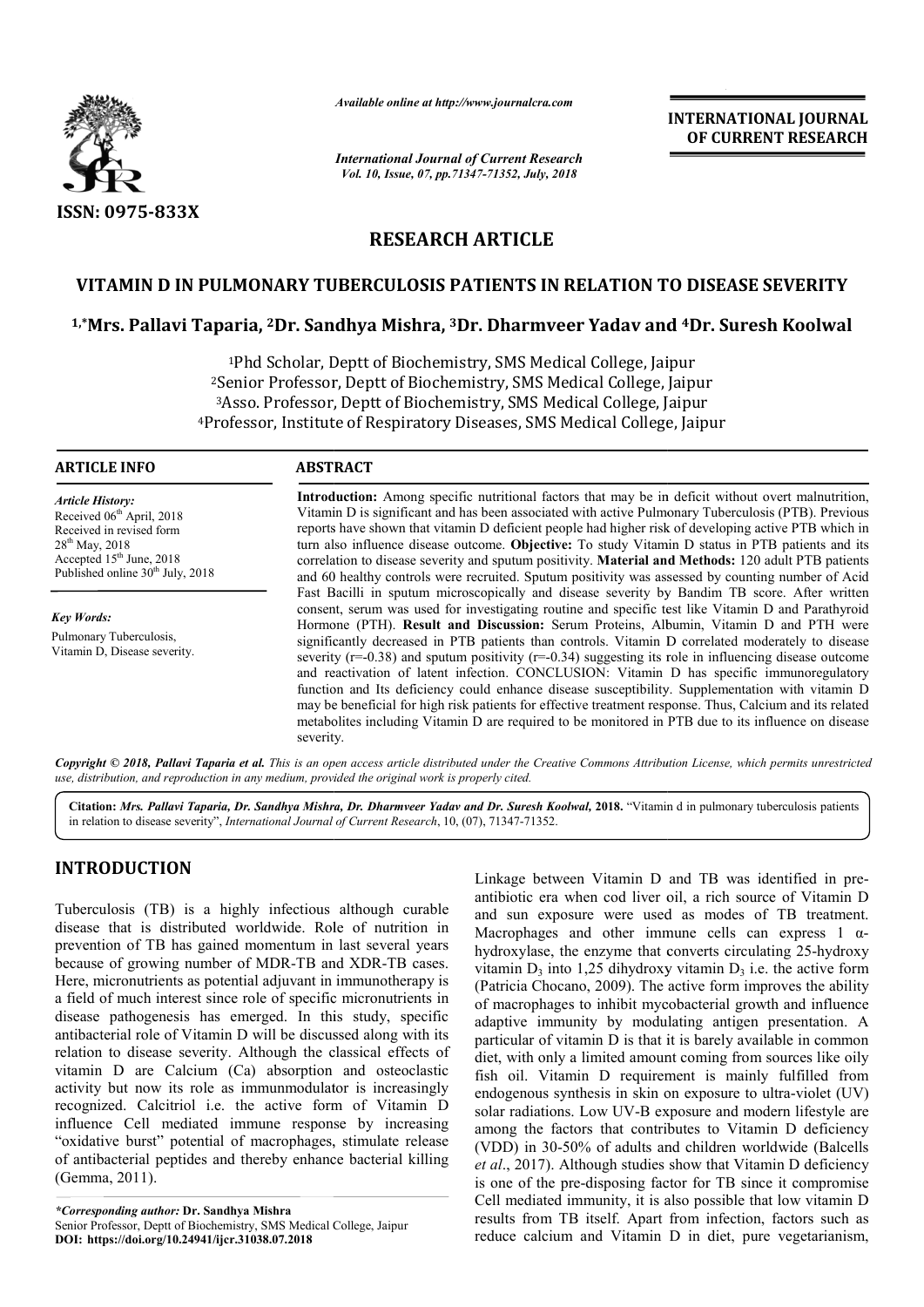traditional cultural traits, genetic and little exposure to sunlight also affect vitamin D level. Larger and prospectively designed studies are required to determine direction of possible cause effect relationship between vitamin D & TB (Nnoaham, 2008). Association between VDD and Tuberculosis has been reported from many case controlled studies but its relation to disease severity and bacterial load was studied here.

# **MATERIALS AND METHODS**

The study was conducted in the Institute of Respiratory Diseases (IRD) in association with Department of Biochemistry, SMS Medical College, Jaipur. 120 Adult patients (both male and female) from low socio-economic status diagnosed with Pulmonary Tuberculosis (PTB) (both Newly diagnosed and Relapse) were recruited for the study. 60 healthy, age matched individuals tested free of Mycobacteria without any previous or present symptoms of Tuberculosis or any other pulmonary disease and non family member of patients were taken as Controls. Following diagnostic criteria was used for PTB 1.

Positive culture for MTB. 2. Positive (2 consecutive samples) smear for AFB. 3. Typical chest X-ray showing bilateral upper zone involvement with or without cavitations & with/without +ve sputum smear but with typical PTB symptoms. 4. Patients with 2 or 3 criteria had to show clinical and radiological improvements with anti tuberculosis therapy. Patients with multidrug resistant TB (MDR-TB), extra pulmonary Tuberculosis, those with significant renal, cardiac, neoplasm or respiratory disease (other than PTB like lung cancer) etc., diabetes, endocrine or genetic disorder were excluded from the study. HIV positive cases, Pregnant or lactating women and those on oral nutritional supplements were also excluded. All subjects gave their written consent to participate in the study.

**Sample collection and bacteriological examination**: Two consecutive sputum sample of each patient were collected and subjected to Acid fast Staining. In order to determine sputum positivity, number of Acid Fast Bacilli (AFB) were counted and analysed as follows: 1. No AFB in 100 fields-negative; 1-9 AFB in 100 fields-scanty ; 10-99 AFB in 100 fields- +1 ; 1-10 AFB per field $+2$  and more than 10 AFB per field $= +3$ .

**Assessment of Disease severity by "Bandim TB Score" system**: It classifies PTB into different classes of severity. Severity Class I (for score 0-5) is least severe, Severity Class II (for score 6-7) is moderately severe and Severity Class III (for score 8-13) is most severe. The score was counted on the basis of 5 self reported symptoms i.e. cough, hemoptysis, dyspnoea, chest pain and night sweats as well as 6 signs identified at the time of examination : Anemia, pulse >90 beats/min, positive finding at lung auscultation, temperature  $> 37^{\circ}$  C, BMI <18 Kg/m<sup>2</sup> and Mid Upper Arm Circumference (MUAC) <  $220$ mm. Each of the above clinical variables contribute to 1 point.  $BMI \leq 16$  Kg/m<sup>2</sup> and Mid Upper Arm Circumference (MUAC) < 200 mm contributed an extra point to the score. Final TB score is the sum of all individual points. Maximum score of any patient could be 13 (Rudolf *et al*., 2013).This method of severity assessment based on clinical features and investigations was validated by number of workers and was sui Table especially in a resource poor setting (Rudolf *et al*., 2013). Measurement of Biochemical parameters: After an overnight fast (12 hrs), venous blood was drawn for all subjects. After routine investigation, Total Ca (Arsenzo

method) and Phosphrous (Phosphomolybdate UV method) and Alkaline phosphatase (Kinetic method) were estimated on Randox imola-3 Autoanalyzer. Vitamin D and PTH were estimated by Chemiluminescent method on Advia Centaur (Seimans) immunoassay system.

**Statistical analysis**: Quantitative data were expressed as Mean  $\pm$  SD. Comparison was made using student-t test (independent) sample t-test). P value less than 0.05 was considered significant. Pearson Correlation was used to assess correlation between various parameters.

## **RESULTS AND DISCUSSION**

Relation between TB and malnutrition is well recognized; in recent years, several lines of evidence suggest link between vitamin D and TB. Vitamin D is a significant micronutrient affecting host susceptibility and immune response to infection due to its immunomodulatory functions. Vitamin D Deficiency is widespread in Indian subcontinent due to inappropriate dietary intake, pure vegetarianism, and cultural as well as genetic factors. In addition, darkly pigmented skin reduces the amount of UV light available in skin for vitamin D production. Prevalance rate of VDD among general healthy Indian population is 74%- 96% (6). Studies have shown that in North India 96% of neonates, 91% of healthy school girls, 78% of healthy hospital staff and 84% of pregnant woman were found to have hypovitaminosis D using criteria of defining 25(OH)vitamin D deficient as serum level below 20 ng/ml (Choudhary *et al*., 2013). Apart from TB, VDD is also associated to enhanced rate of Cancer, Autoimmune diseases and other infectious diseases (Najeeha, 2010). A recent prospective study in Finnish men found that serum 25(OH)D was associated with increased risk of respiratory tract infection and that VDD in TB is a determinant of treatment outcome and co-morbidities (Laaksi *et al*., 2007). Vitamin D and other Calcium profile parameters are studied here in relation to disease severity.

General characterstics of study population is depicted in Table 1. Out of 120 PTB patients, 77.5% were males and 22.5% females. The average age of PTB patients was 51.22±17.2 years. 60 healthy subjects that served as control for comparison includes 83.4% males and 16.6% females and had an average age of  $40.9 \pm 16.8$  years. No significant difference was seen between PTB patients and controls with regard to age and routine biochemical parameters (Sugar, Urea, creatinine) as seen in Table 1. Mean protein and Albumin level in PTB cases was  $6.50 \pm 0.62$  g/dl &  $3.22 \pm 0.63$  g/dl respectively which were significantly lower than controls i.e.  $7.65 \pm 0.87$  g/dl &  $4.36 \pm 0.69$  g/dl respectively (p<0.001). Low Protein and Albumin was related to severe chacexia, weight loss, anorexia and malnutrition in PTB patients. Pre-existing undernutrition and malabsorption due to TB were also responsible for the above. Albumin is a component of plasma antioxidant activity and a negative Acute Phase Protein whose concentration decreases in any inflammatory condition, injury or stress as a result of increased metabolic need for tissue repair and free radical utilization (Akiibinu *et al*., 2007). Difference was significant with regard to serum Ca between PTB patients and controls. No significant difference was seen in serum Phosphrous level (p=0.765) (Table 2). Mean serum Calcium in PTB was 8.68±1.18 mg/dl which was slightly higher than than control i.e. 8.26± 0.8 mg/dl (p=0.013) (Table 2) (Fig 1). In our study.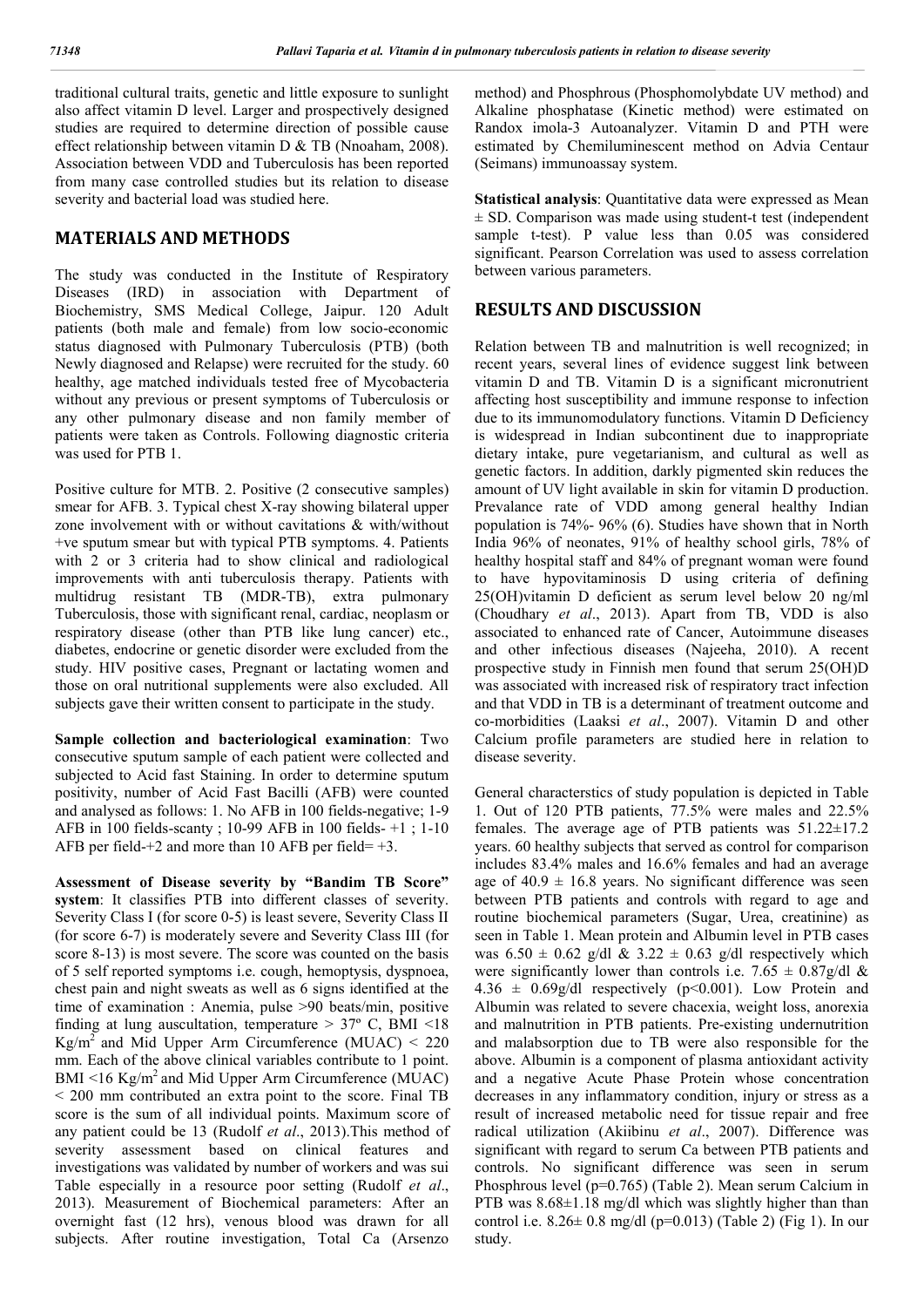| S. No. | General Characterstics   | PTB patients      | Controls          | Significance (p value) |
|--------|--------------------------|-------------------|-------------------|------------------------|
| 1.     | No. of cases $(n)$       | 120               | 60                |                        |
| 2.     | No. males                | 93 (77.5)         | 50 (83.4)         | 0.3628                 |
| 3.     | No. females              | 27(22.5)          | 10(16.6)          |                        |
| 4.     | Average Age (in years)   | $51.22 \pm 17.20$ | $40.9 \pm 16.8$   | 0.0018 S               |
| 5.     | Sputum Status            |                   |                   |                        |
|        | Negative                 | 43 (35.8)         | 60 (100)          |                        |
|        | $+1$                     | 52(43.3)          | 0(0)              |                        |
|        | $+2$                     | 16(13.33)         | 0(0)              |                        |
|        | $+3$                     | 9(7.5)            | 0(0)              |                        |
| 6.     | Average BMI $(Kg/m2)$    | $17.44 \pm 3.80$  | $21.64 \pm 3.16$  | $< 0.001$ S            |
| 7.     | MUAC (mm)                | $188.5 \pm 25.2$  | $274.8 \pm 42.9$  | $< 0.001$ S            |
| 8.     | Blood Sugar (mg/dl)      | $82.6 \pm 19.0$   | $81.12 \pm 17.88$ | <b>NS</b>              |
| 9.     | Serum Urea (mg/dl)       | $31.7 \pm 8.77$   | $31.66 \pm 8.43$  | <b>NS</b>              |
| 10.    | Serum Creatinine (mg/dl) | $1.01 \pm 0.56$   | $0.92 \pm 0.43$   | <b>NS</b>              |
| 11.    | Serum Protein $(g/dl)$   | $6.50 \pm 0.62$   | $7.65 \pm 0.87$   | $< 0.001$ S            |
| 12.    | Serum Albumin (g/dl)     | $3.22 \pm 0.63$   | $4.36 \pm 0.69$   | $< 0.05$ S             |

#### **Table 1. General characterstics and Biochemical profile of study population**

Values are mean  $\pm$  SD; values in parenthesis are percent.  $P < 0.05$  is significant. NS: Not Significant

PTB: Pulmonary Tuberculosis; BMI: Body Mass Index ; MUAC: Mid upper arm circumference.

#### **Table 2. Calcium and Vitamin D level in PTB patients and Controls**

| S. No. | Biochemical              | PTB patients     | Controls         | Significance |
|--------|--------------------------|------------------|------------------|--------------|
|        | Parameters               | $(n=120)$        | $(n=60)$         | (p value)    |
|        | Serum Calcium (mg/dl)    | $8.68 \pm 1.18$  | $8.26 \pm 0.8$   | 0.0133       |
| 2.     | Serum Phosphorus (mg/dl) | $4.38 \pm 0.89$  | $4.34 \pm 0.85$  | 0.765        |
|        | Serum ALP (IU/L)         | $232.2 \pm 91.0$ | $193.5 \pm 77.4$ | < 0.05       |
| 4.     | Serum Vitamin D (ng/ml)  | $14.74 \pm 7.71$ | $20.6 \pm 10.9$  | < 0.001      |
|        | Serum PTH (pg/sml)       | $35.7 \pm 21.1$  | $51.0 \pm 24.6$  | < 0.001      |

Values are mean  $\pm$  SD; P < 0.05 is significant. NS: Not Significant

PTB: Pulmonary Tuberculosis; ALP: Alkaline phosphatase, PTH: Parathyroid Hormone.

| Table 3. Calcium and Vitamin D level in PTB patients according to Clinical Severity |  |  |  |
|-------------------------------------------------------------------------------------|--|--|--|
|-------------------------------------------------------------------------------------|--|--|--|

| S. No.           | <b>Biochemical Parameter</b>                           | Severity Class I<br>$N = 19$ | Severity Class II<br>$N = 29$ | Severity Class III<br>$N = 72$ |
|------------------|--------------------------------------------------------|------------------------------|-------------------------------|--------------------------------|
|                  | Serum Calcium (mg/dl)                                  | $8.4 \pm 1.0$                | $8.2 \pm 0.96$                | $8.9 \pm 1.2$                  |
|                  | Serum Phosphorus (mg/dl)                               | $4.5 \pm 0.8$                | $4.6 \pm 0.79$                | $4.2 \pm 0.9$                  |
|                  | Serum ALP (IU/L)                                       | $225.3 \pm 73.7$             | $205.3 \pm 66.0$              | $245.0 \pm 103.3$              |
| $\overline{4}$ . | Serum Vitamin D (ng/ml)                                | $18.9 \pm 7.1$               | $16.7 \pm 7.5$                | $12.8 \pm 7.4$                 |
|                  | Serum PTH (pg/ml)                                      | $30.5 \pm 19.2$              | $35.6 \pm 21.3$               | $37.1 \pm 21.7$                |
|                  | Values are mean $\pm$ SD; PTB: Pulmonary Tuberculosis, |                              |                               |                                |

ALP: Alkaline phosphatase, PTH: Parathyroid Hormone.

### **Table 4. Calcium and Vitamin D level in PTB patients according to Sputum Positivity**

| S. No. | <b>Biochemical Parameters</b> | Sputum positivity |                  |                   |                  |
|--------|-------------------------------|-------------------|------------------|-------------------|------------------|
|        |                               | Negative $(N=43)$ | $+1$ (N= 52)     | $+2$ (N= 16)      | $+3$ (N=9)       |
|        | Serum Calcium (mg/dl)         | $8.7 \pm 1.2$     | $8.4 \pm 1.0$    | $8.9 \pm 1.1$     | $9.6 \pm 1.5$    |
|        | Serum Phosphorus (mg/dl)      | $4.3 \pm 0.7$     | $4.4 \pm 0.86$   | $4.3 \pm 1.2$     | $4.6 \pm 0.9$    |
|        | Serum ALP (IU/L)              | $232.7 \pm 107.7$ | $227.0 \pm 66.1$ | $265.0 \pm 120.7$ | $200.0 \pm 60.2$ |
|        | Serum Vitamin D (ng/ml)       | $16.8 \pm 9.38$   | $15.4 \pm 5.57$  | $11.4 \pm 7.2$    | $6.8 \pm 2.67$   |
|        | Serum PTH (pg/ml)             | $33.4 \pm 23.4$   | $38.3 \pm 20.3$  | $36.7 \pm 23.3$   | $29.5 \pm 7.2$   |

Values are mean ± SD; PTB: Pulmonary Tuberculosis; ALP: Alkaline phosphatase, PTH: Parathyroid Hormone.

Serum Calcium correlated weakly though positively to disease severity (r=0.28) as seen in Table 5. No correlation was seen with sputum positivity. The degree of hypercalcemia in Tuberculosis seen in our and other studies shows Ethnic and longitudinal variations, probably because of difference in vitamin D intake, amount of sun exposure, extent of disease severity and laboratory criteria for defining hypercalcemia. For example, the incidence of hypercalcemia in our PTB population was 16.6% and was slightly higher to the incidence rate in Hongkong (15%) and comparable to other studies conducted in India (16%) and lower than that reported in Malaysia (27.5%), USA (28%), much lower from that of Greece (48%)and of Australia (51%) (Roussos *et al*., 2001).

Another study conducted in Ethopia showed hypercalcemia (> 10.5 mg/dl) in 62.6% and 43.2% of TB patients with and without HIV co-infection respectively (Amare *et al*., 2012). Memon ZM *et al*, 2014 acknowledged hypercalcemia in various granulomatous disease with mean Ca level of  $16.67\pm$ 6.7 mg/dl that was more than normal range  $(8.4 - 10.4 \text{ mg/dl})$ and controls  $(8.8 \pm 4.3 \text{ mg/dl})$  (Memon, 2014). Although hypercalcemia in TB patients is generally mild and asymptomatic, it may be severe as seen in few of our patients. Therefore, Ca profile is required to be monitored and managed promptly in PTB. Hypercalcemia in granumatous diseases like TB occurs due to excessive extra renal expression of 1αhydroxylase enzyme in macrophages that hydroxylates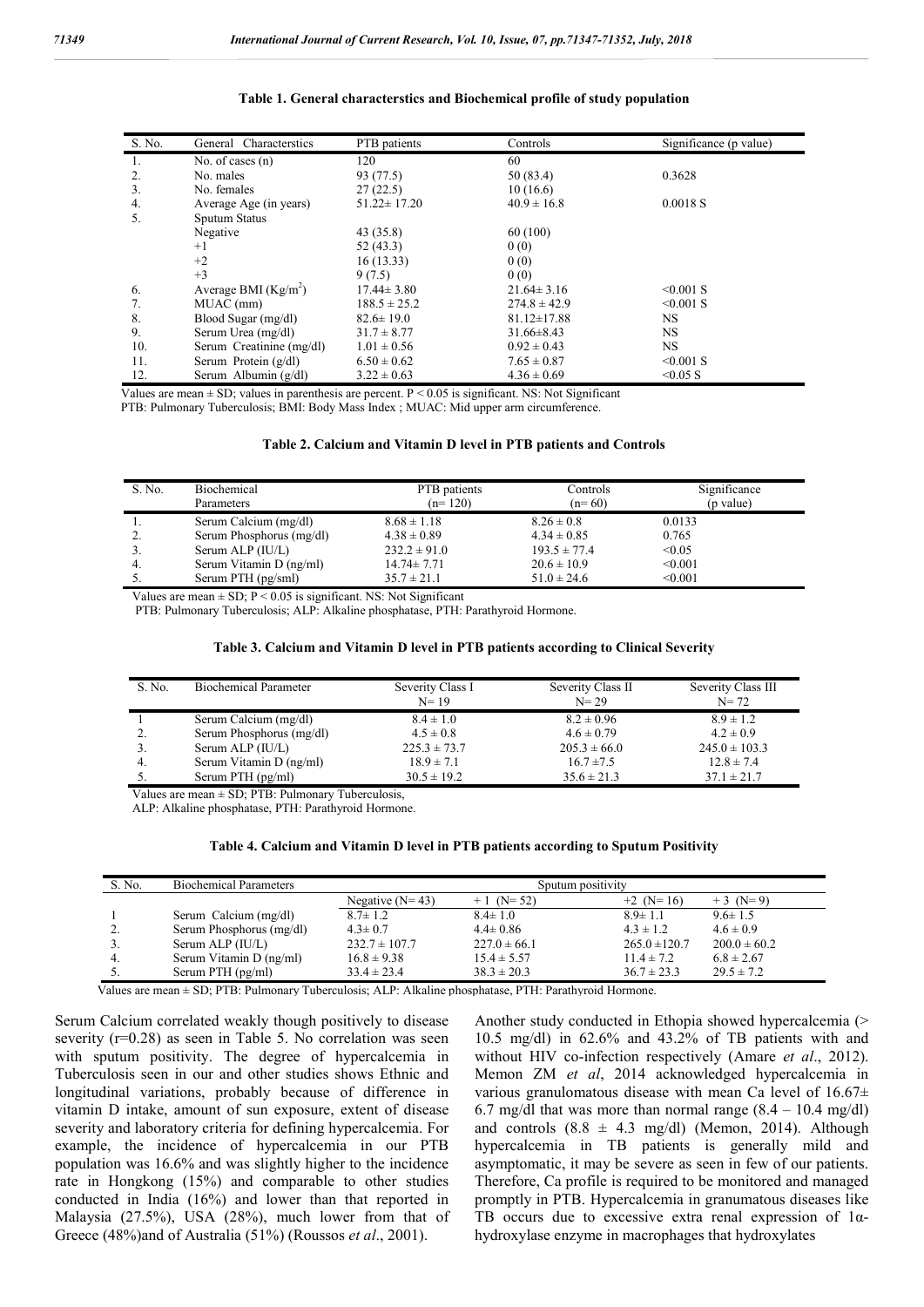| Biochemical parameters                                                                                         |                             | Disease severity | <b>Sputum Positivity</b>    |         |
|----------------------------------------------------------------------------------------------------------------|-----------------------------|------------------|-----------------------------|---------|
|                                                                                                                | Correlation coefficient (r) | ' value          | Correlation coefficient (r) | P value |
| Serum Calcium (mg/dl)                                                                                          | 0.287                       | 0.001            | 0.157                       | 0.09    |
| Serum Phosphorus (mg/dl)                                                                                       | $-0.17$                     | 0.055            | 0.07                        | 0.447   |
| Serum ALP (IU/L)                                                                                               | 0.201                       | 0.027            | $-0.007$                    | 0.94    |
| Serum Vitamin D (ng/ml)                                                                                        | $-0.38$                     | 0.000            | $-0.347$                    | 0.0001  |
| Serum PTH (pg/ml)                                                                                              | 0.043                       | 0.641            | 0.002                       | 0.982   |
| $D \ge 0.05$ is significant. DTD: Dulmonary Tuboraulosis: ALD: Alkolina phosphotosa. DTH: Derothyroid Hormona. |                             |                  |                             |         |

0.05 is significant. PTB: Pulmonary Tuberculosis; ALP: Alkaline phosphatase, PTH: Parathyroid Hormone

**Table 6. Vitamin D deficiency (VDD) in Pulmonary Tuberculosis (PTB) cases and controls**

| Vitamin D Status                              | PTB patients<br>$(N=120)$ | Controls<br>$(N=60)$ | Total<br>$N = 180$ | P value |
|-----------------------------------------------|---------------------------|----------------------|--------------------|---------|
|                                               | N(%                       | N(%)                 | N(%                |         |
| Severe VDD                                    | 32(26.67)                 | 3(5.00)              | 35(19.4)           | < 0.001 |
| $(\leq 10 \text{ ng/ml})$                     |                           |                      |                    |         |
| $VDD(10 - 20.0$ ng/ml)                        | 59 (49.16)                | 31 (51.67)           | 90(50.0)           |         |
| Normal Vitamin D (20-30 ng/ml)                | 27(22.5)                  | 19 (31.67)           | 46(25.5)           |         |
| Vitamin D sufficiency $(>30.0 \text{ ng/ml})$ | 2(1.66)                   | 7 (11.67)            | 9(5.0)             |         |

 $P < 0.05$  is significant

25(OH) Vitamin D to 1,25 (diOH)VitD which in turn improves immunological capacity of macrophages and lymphocytes. Phosphorus level did not show significant difference between PTB patients and controls (Table 2) and poor correlation to disease severity. Phosphorus is a widely distributed element with skeleton as the major reservoir providing phosphate for both intracellular and extracellular pools. Since PTB is associated with muscle wasting, there may be slightly high phosphorus level in patients than controls. Further Phosphorus tends to be higher in those with elevated polymorphs suggesting its association with active phase of disease and tissue destruction.

ALP is a plasma membrane derived enzyme and used to assess hepatic functions. There can be direct hepatic invasion by MTB causing granuloma or the use of anti-tubercular drugs (mainly isoniazid and pyrazinamide) may result in hepatotoxicity (Sonika, 2012). Incidence of drug induced hepatotoxicity increases with disease advancement. The risk of recurrence of hepatotoxicity with anti TB drug cannot be excluded during the reintroduction of standard ATT as seen in relapse (Sonika, 2012). 50% of our PTB patients belonged to relapse cases who had taken anti-TB drugs previously. Further, high alcohol intake, pre-exsisting chronic liver disease due to HBV or HCV infection, Asian ethnicity, use of enzyme inducers and poor nutritional status tends to increases risk of hepatotoxicity and may be responsible for the observed significantly high ALP in our patients than controls (Table 2). Majority of our patients were socially and economically weak and showed relative or absolute hepatotoxicity that depends on variable drug combination. The present study revealed high incidence of Vitamin D deficiency (VDD) in PTB cases as compared to normal controls (Table 6). 26.6% of PTB cases had severe VDD which was only 5% in controls. VDD was seen in 49.16% and 51.67% of patients and controls respectively indicating hypovitaminosis D in Indian population. Only 2 out of 120 patients showed sufficient Vitamin D stores. Vitamin D level in PTB was significantly less than controls i.e. 14.74±7.71 ng/ml vs 20.6±10.9 ng/ml respectively (Table 2). Mean Vitamin D level was found to decrease progressively with disease severity (Table 3) and sputum positivity (Table 4) and hence negative and moderate correlation (i.e.  $r=0.38$  and  $r=0.347$  respectively) was observed here (Table 5) (Fig 3 and 4).

Studies conducted all over the world have described low Vitamin D level in PTB cases, however variation occurs due to sun exposure, calcium and vitamin D intake in diet, socioeconomic factors, prevalence of PTB disease and difference in criteria for defining VDD among countries. For instance, in a study conducted in Greenland, a country with less sunlight, low vitamin D level increases susceptibility to TB.



**Fig 1. Biochemical parameters in PTB patients and controls**



**Fig 2. Biochemical parameters in relation to disease severity**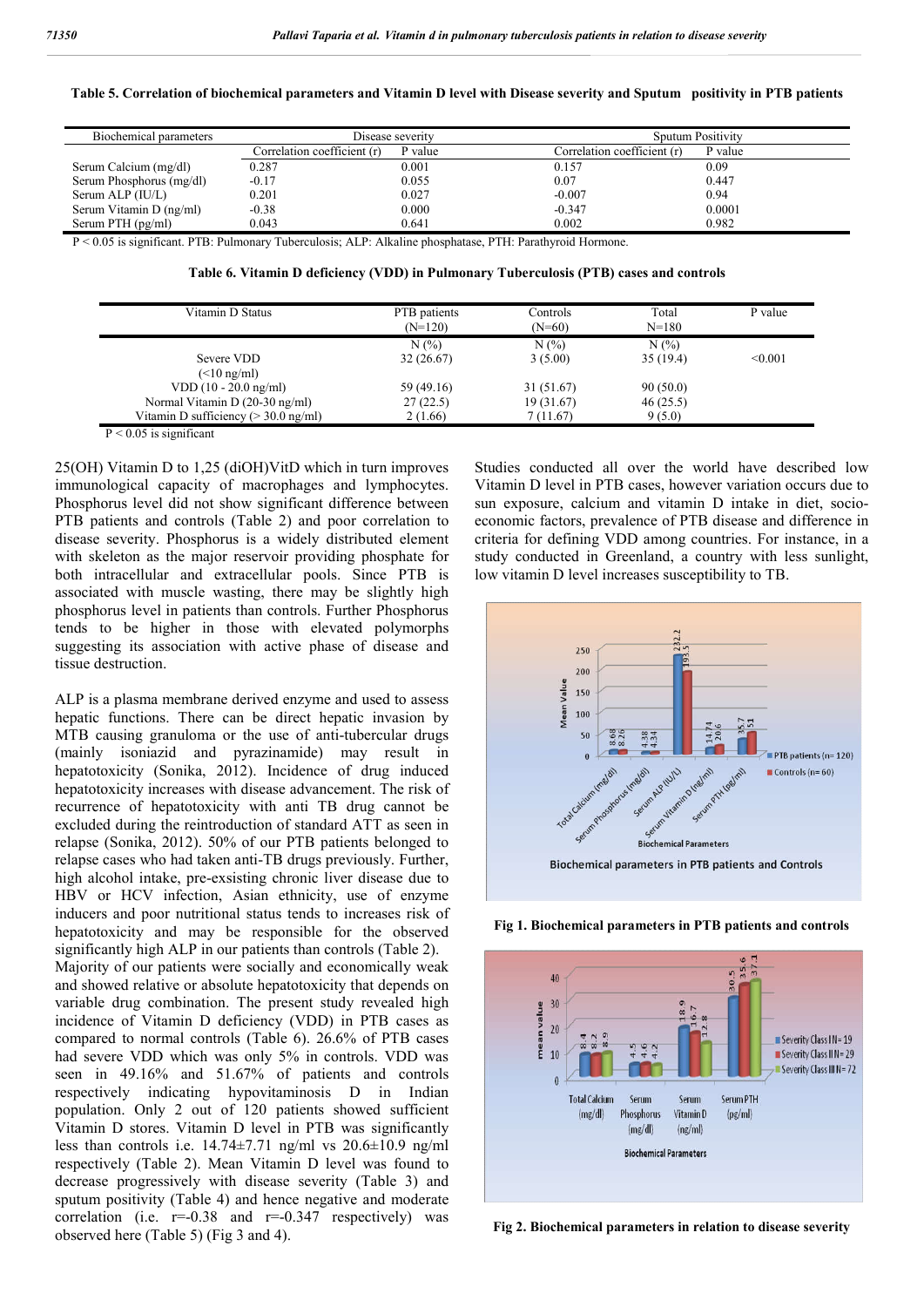

**Fig 3. Correlation of serum Vitamin D with sputum positivity**



**Fig 4. Correlation of serum Vitamin D with Disease severity**



**Fig 5. Vitamin D status in PTB patients and controls** 

Once an individual develops active TB, impaired apettite and confinement to indoor life contribute to low 25(OH) D concentration through reduced Vitamin D synthesis in skin and reduced intake. Further, it was seen that supplementation with vitamin D to normalize serum 25(OH)D causes 29% reduction in number of TB cases (Nielson *et al*., 2010). These and various other studies have shown that vitamin D supplementation during anti-TB treatment in areas endemic for vitamin D deficiency improves response to Treatment (Zhao *et al*., 2017). Evidence of high extra renal production of 1,25(diOH) Vit D has been seen in TB patients with 25(OH)Vit D in deficient range. Ongoing elevation of 1,25(diOH)Vit D, a marker of macrophage activation was associated with worst lung radiological outcome (Ralph *et al*., 2017). The active form of vitamin D (1,25(diOH)VitD) has been shown to inhibit growth of Mycobacterium tuberculosis (MTB) by stimulating cell-mediated immunity and activating

Monocytes though ethnic and Geographical factors play important role in such association (Pham Lan *et al*., 2010). All the above discussion suggest that vitamin D deficiency , is a determinant of TB that increases risk of disease reactivation by compromising cell mediated immunity. VDD was associated with 66% higher risk of relapse; the same was 133% in HIV infected patients, since vitamin D insufficiency is associated with decline in CD8 and CD3 T- cells (Mehta *et al*., 2013). Further, infection may affect utilization and catabolism of vitamin D. The active metabolite is carried in serum vitamin D binding protein and serum protein often decline in APR. In addition, infection also influence the time spent exposed to sun (Friies, 2008). Various studies indicate that hypovitaminosis D increases susceptibility of TB infection and is associated to comorbidities and mortality risk in TB. For instance, mean Vitamin D in PTB patients with AFB+1, AFB+2 and AFB+3 sputum status was 22.2 ng/ml, 16.7 ng/ml and 13.1 ng/ml respectively which strongly support our observation (Yuvraj *et al*., 2016). Similarly in our study, mean vitamin D level in Severity Classes I, II and III was 18.9 ng/ml, 16.7 ng/ml and 12.8 ng/ml respectively (p<0.001) (Table 3). Although it showed moderate correlation to disease severity but such difference could be due to less sun exposure and greater consumption of vitamin D by macrophages (for intracellular antimicrobial activity) in more severe PTB disease. Sato *et al* (2012) reported a signisficant negative correlation of serum Vitamin D with duration until sputum conversion.

This relationship suggest that low vitamin D may not only be a risk factor for active TB but it may also be related to poor outcome (Sato *et al*., 2012). Hassanein *et al* also showed shorter conversion time and less severe clinical manifestation of TB when vitamin D was supplemented to TB patients along with first line anti-tubercular drug (Hassanein *et al*., 2016). Our results showed significantly low PTH level in PTB patients  $(35.7\pm 21.2 \text{ pg/ml})$  than controls  $(51.0\pm 21.6 \text{ pg/ml})$ (Table 2). This difference might be attribu Table to abnormal Ca metabolism, but other mechanisms such as suppression of PTH gland by immune mediators and/or cytokines may play role in reducing PTH level. The later process has some validity as patients with more severe PTB as identified by lung cavitation had significantly low PTH level than those with non- cavitory PTB i.e  $15.7 \pm 8.4$  pg/ml vs  $21.1 \pm 8.8$  pg/ml p= 0.040). Further, in their study, mean PTH in PTB patients was lower than controls (18.1±8.9 vs 52.2±19.8 pg/ ml) (Deniz *et al*., 2004). Vitamin D, in addition to numerous effect on Calcium metabolism has direct suppressive effect on PTH synthesis and secretion. Further, inflammatory mediators may also suppress PTH gland and inhibit its release. Receptors of PTH gland are sensitive to variation in ionized calcium and in PTB with altered calcium homeostasis, PTH level was found to be altered.

## **Conclusion**

The present study suggest hypovitaminosis D associated with PTB. Vitamin D correlated moderately to disease severity (r=- 0.38) and to sputum positivity  $(r=-0.347)$  that suggest its association to clinical severity of disease. Vitamin D estimation is significant not only for nutritional assessment but could help predict disease outcome and mortality in PTB patients as well as identify at risk individuals in vulnerable population like household contacts of patients. Low Vitamin D level causes increase in risk of progression from MTB infection to active disease and also increases probability of